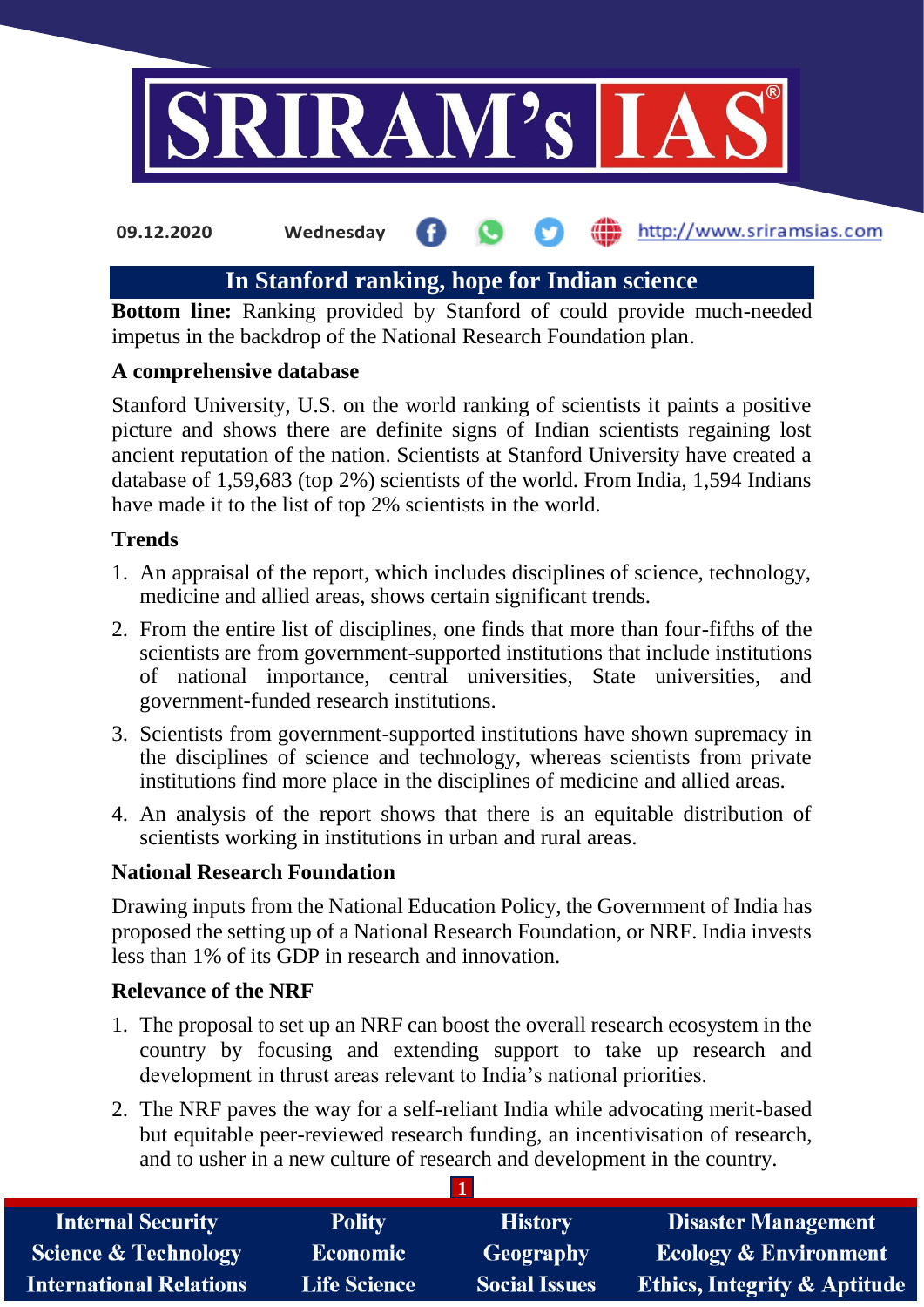

## **Problems of R&D Ecosystem in India:**

- 1. Very low investment in R&D at less than 1% of GDP
- 2. Government expenditure, almost entirely the Central Government, is the driving force of R&D in India which is in contrast to the advanced countries where the private sector is the dominant and driving force of R&D spend.
- 3. Low participation of Private sector in research is one reason for stagnant manufacturing and industrial backwardness of our country.
- 4. Research focused to very few sectors
- 5. Youth not attracted towards research as career

#### **Way Forward:**

- 1. Double investment in R&D. This is below the expenditure of countries like the US (2.8), China (2.1), Israel (4.3) and Korea (4.2).
- 2. NRF can use Stanford research, support good institutions in remote areas, reform research ecosystems in medical sciences by government funded institutes.
- 3. There is a need for greater participation of State Governments and private sector in overall R&D spending in India especially in application oriented research and technology development.
- 4. Years of support and freedom in Institutes of Excellence have paid well, and must be continued with greater support.
- 5. Indian researchers are doing good in disruptive technologies like AI, so must receive adequate handholding for startups.

#### **Mains:**

1. Investments in R&D are key inputs in economic growth. The impact of this is proven on productivity, exports, employment and capital formation. Justify with proper reasoning and global examples.

| <b>Internal Security</b>        | <b>Polity</b>       | <b>History</b>       | <b>Disaster Management</b>              |
|---------------------------------|---------------------|----------------------|-----------------------------------------|
| <b>Science &amp; Technology</b> | <b>Economic</b>     | Geography            | <b>Ecology &amp; Environment</b>        |
| <b>International Relations</b>  | <b>Life Science</b> | <b>Social Issues</b> | <b>Ethics, Integrity &amp; Aptitude</b> |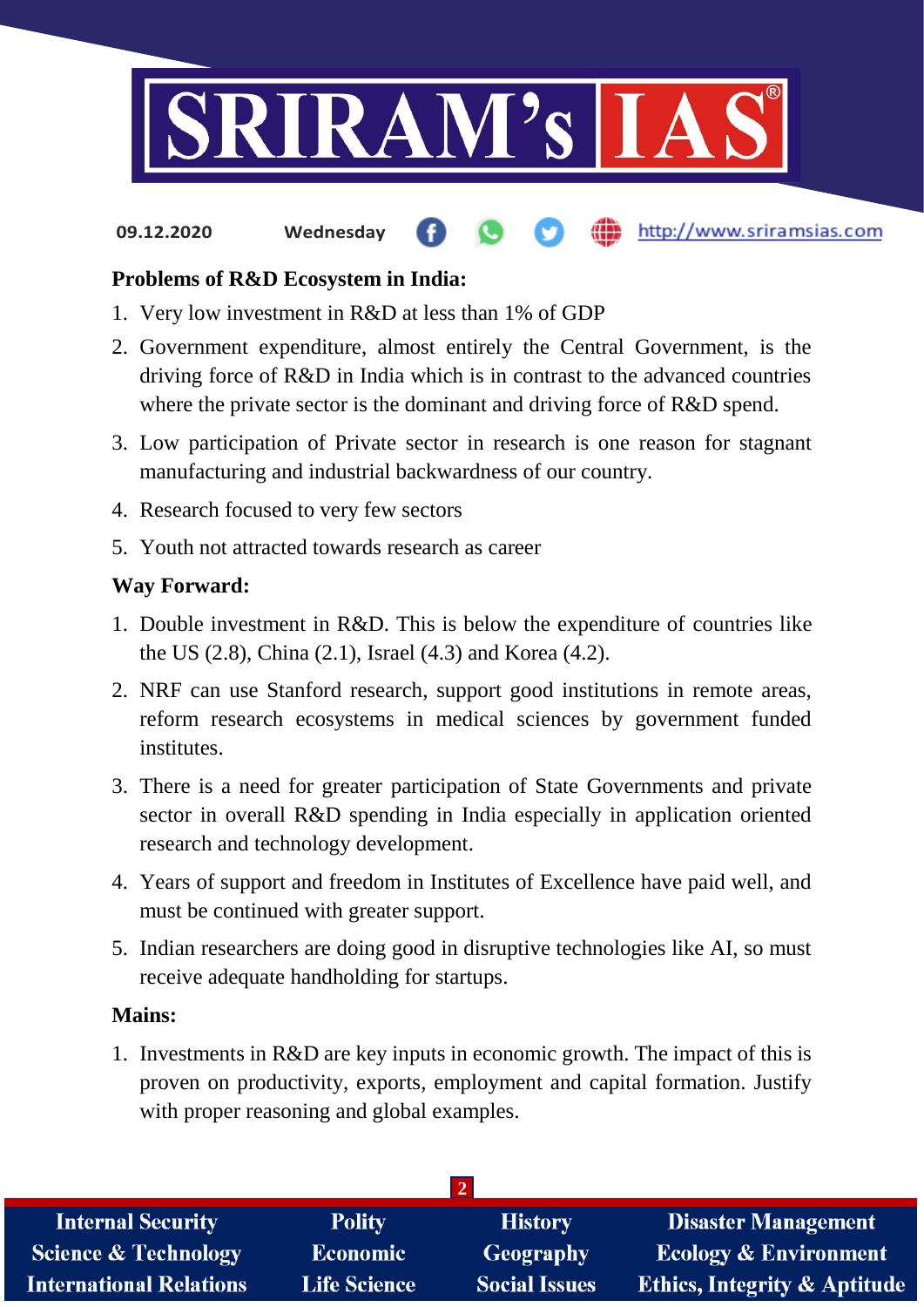

**Learn Through Graphics: Data verifying persistent Poverty of Innovation in India**

| Country       | Patents granted<br>per million<br>population | Country     | Rate of patents<br>granted vis-à-vis<br>applications (%) in '16 |
|---------------|----------------------------------------------|-------------|-----------------------------------------------------------------|
| R. Korea      | 2,135                                        | Israel      | 77                                                              |
| Japan         | 1,599                                        | Japan       | 64                                                              |
| US            | 950                                          | R. Korea 52 |                                                                 |
| <b>Israel</b> | 617                                          | USA         | 50                                                              |
| China         | 296                                          | China       | 30                                                              |
| India         | 6                                            | India       | 18                                                              |

Source: World Intellectual Property Organisation, World Bank, Economic Survey 2017-18, BS calculations; R. Korea: Republic of Korea

# **Constant vigilance**

**Bottom line:** The arrest of five terror suspects in Delhi — two of whom were allegedly involved in the murder of Shaurya Chakra awardee Balwinder Singh in Punjab in October — has turned the spotlight on the embers of the long dead and buried Khalistan movement. Kashmir Valley is again on turmoil warranting security agencies to keep vigilance.

## **Highlights:**

- 1. The Delhi police have claimed that Pakistan's Inter-Services Intelligence (ISI) is seeking yet again to link up terror outfits in Kashmir with pro-Khalistan activists.
- 2. The Khalistan movement has long become moribund with the neutralisation of the threat and the ending of the Punjab insurgency in the early 1990s. The movement has lost support from the Sikh community within India and the Sikh diaspora across the world.

| <b>Internal Security</b>        | <b>Polity</b>       | <b>History</b>       | <b>Disaster Management</b>              |  |
|---------------------------------|---------------------|----------------------|-----------------------------------------|--|
| <b>Science &amp; Technology</b> | <b>Economic</b>     | Geography            | <b>Ecology &amp; Environment</b>        |  |
| <b>International Relations</b>  | <b>Life Science</b> | <b>Social Issues</b> | <b>Ethics, Integrity &amp; Aptitude</b> |  |
|                                 |                     |                      |                                         |  |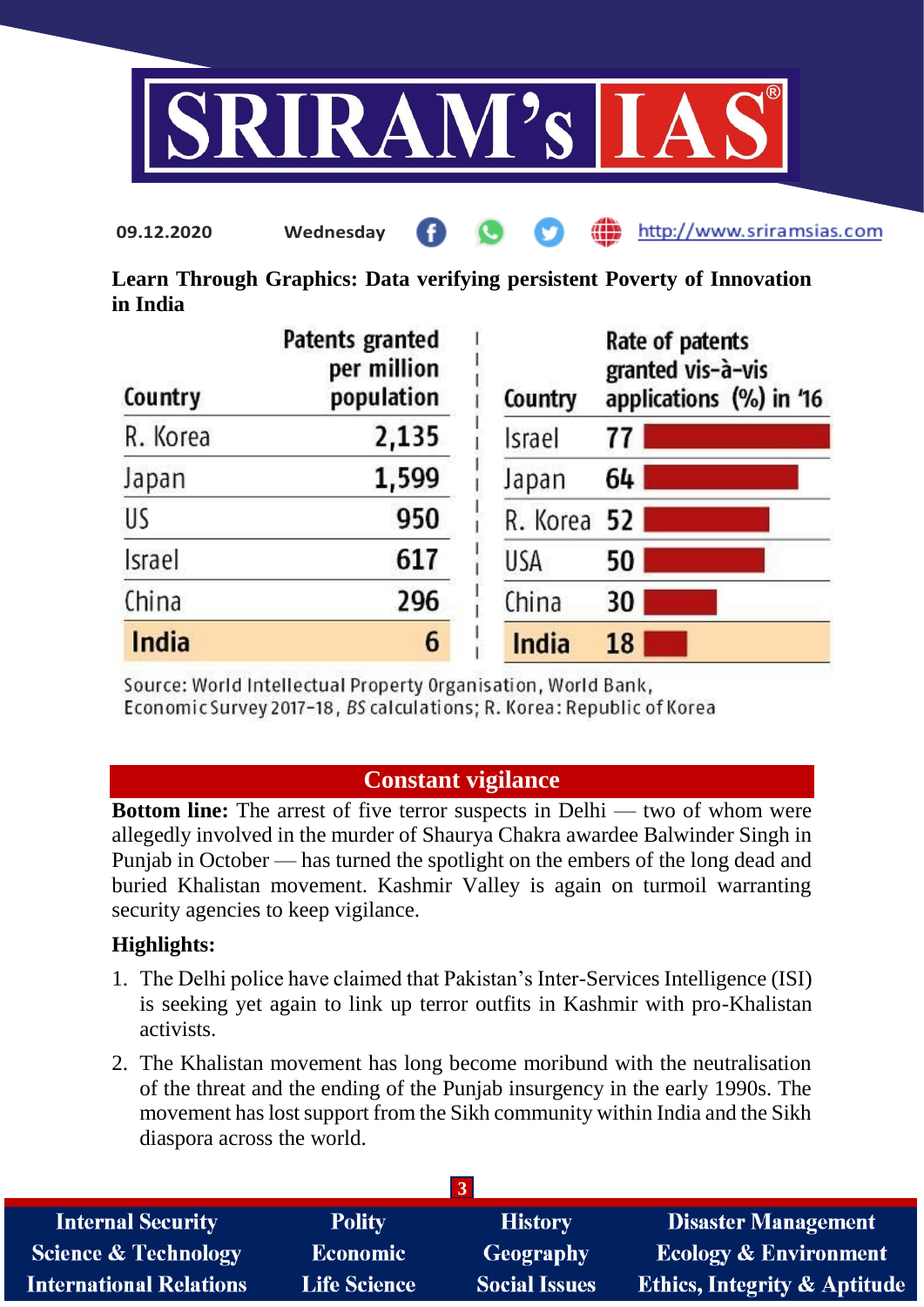

- the http://www.sriramsias.com **09.12.2020 Wednesday**
- 3. The irrelevance of the Khalistan movement notwithstanding, agencies such as the ISI have not stopped trying to foment such violence, either directly by funding fringe sections or by linking them with terror groups in Kashmir. Security agencies must therefore remain vigilant.

## **Valley in turmoil Again**

- 1. The lull in terror activities and the relative peace in the Valley from 2011 to 2015 are now a thing of the past and renewed violence besides disaffection have become a new normal, even if they have not reached the high levels of the 1990s and the early 2000s.
- 2. The persisting disaffection in the Valley can only be addressed by a new political process that seeks to review the unilateral changes made to the region's status and restores its full statehood.
- 3. While many of these incidents have occurred due to acts of terror emanating from within the Union Territory, infiltration of terrorists from Pakistan continues apace as well, which is also correlated with the increased ceasefire violations at both the Line of Control and the International Border.

# **The dangers of misplaced optimism**

Recent GDP figures signals that the substantial relaxation of lockdown restrictions during that quarter has not ensured automatic recovery. The government's economic recovery hype is off track and this is not a time for fiscal conservatism.

## **V shaped recovery: Optimism and Ignorance**

The government, however, sticks with its recovery hype. The Finance Ministry's Monthly Economic Report speaks of a V-shaped recovery reflective of "the resilience and robustness of the Indian economy". The danger is that such optimism would provide the justification to avoid adoption of the measures crucially needed to pull the economy out of recession.

## **Shun fiscal conservatism**

Lockdowns adversely affect production, employment, income and demand. The tasks of providing safety nets, reviving employment and spurring demand become crucial. Since the market cannot deliver on those fronts, state action facilitated by

**4**

| <b>Internal Security</b>        | <b>Polity</b>       | <b>History</b>       | <b>Disaster Management</b>              |
|---------------------------------|---------------------|----------------------|-----------------------------------------|
| <b>Science &amp; Technology</b> | <b>Economic</b>     | Geography            | <b>Ecology &amp; Environment</b>        |
| <b>International Relations</b>  | <b>Life Science</b> | <b>Social Issues</b> | <b>Ethics, Integrity &amp; Aptitude</b> |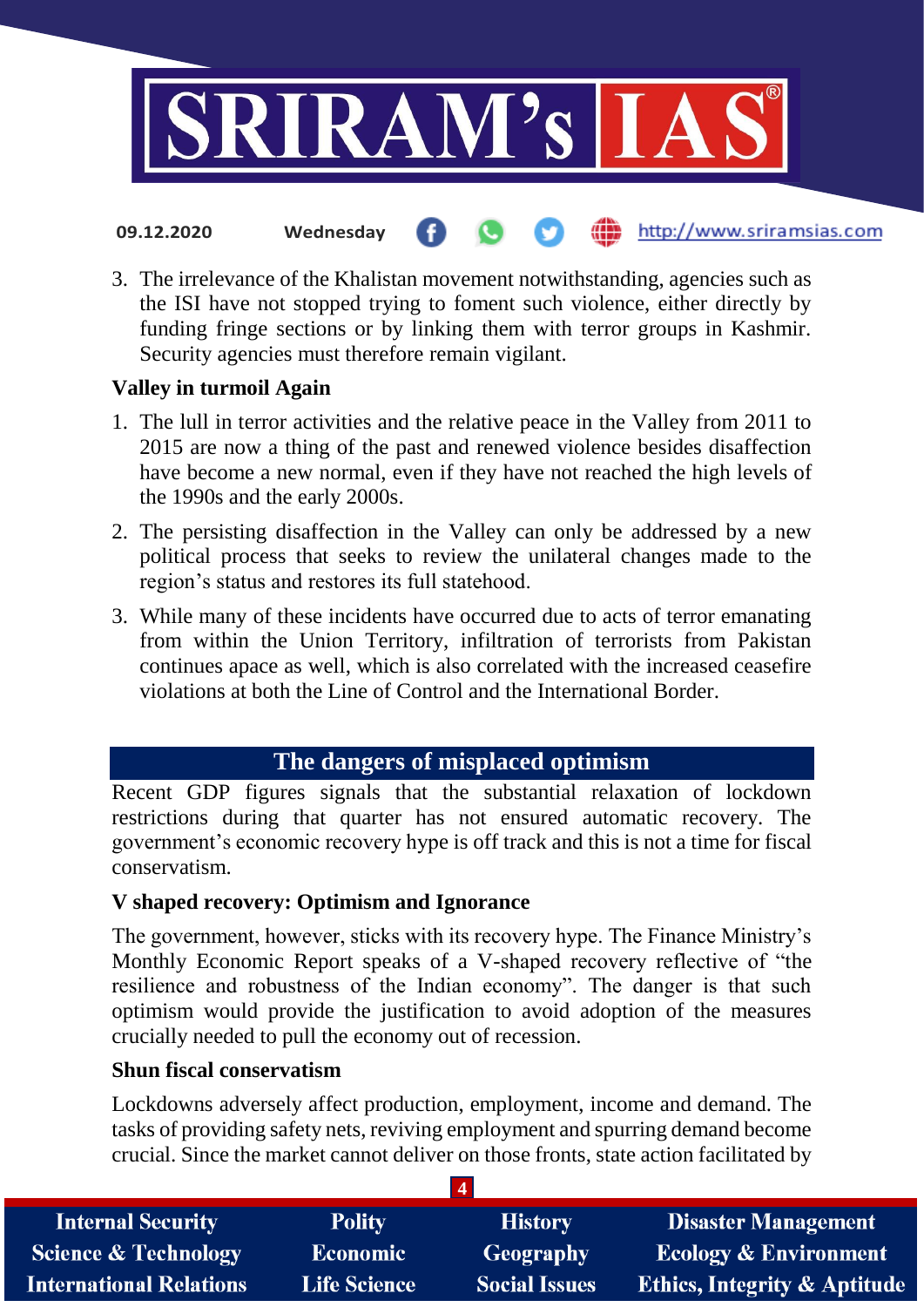

substantially enhanced expenditure is crucial. And since government revenues shrink during a recession, that expenditure has to be funded by borrowing. This is no time for fiscal conservatism, as governments across the world have come to accept.

## **Demand constrained economy in need of stimulus**

The private final consumption expenditure at constant prices, which accounts for 56% of GDP, is still very low and in negative territory. Signals from the demand side have not been adequate to spur an investment revival. Fixed capital formation is still falling year-on-year. These are all signs of an economy that is severely demand constrained, requiring a significant step up in government expenditure.

## **Impact on States**

Goods and Services Tax (GST) revenues having fallen from their lower-thanexpected levels during the COVID-19 months, the States have been cashstrapped. Yet the centre has been absconding its legal liability under GST regime to compensate states. Needless to say, as a consequence, State spending has also been curtailed.

## **Misplaced frugality will prolong recession**

- 1. Government Final Consumption Expenditure declined by 4% in the first half of 2020-21, when it should have been rising.
- 2. This trend suggests that allocations for welfare expenditures ranging from subsidised food to minimal guaranteed employment — needed to support those whose livelihoods have been devastated by the pandemic, would be reduced over time.
- 3. As collateral damage, this frugality in a time of crisis is likely to prolong the recession, which could intensify as stocks are replenished and demand from those whom the government no longer supports, despite loss of earning and heightened indebtedness, shrinks.

## **Way Forward:**

- 1. Government should follow counter cyclical policies to come out of the recession that was in making well before Pandemic.
- 2. Government Final Consumption Expenditure should increase creating jobs and demand thus spurring a positive investment-growth-demand cycle.

**5**

| <b>Internal Security</b>        | <b>Polity</b>       | <b>History</b>       | <b>Disaster Management</b>              |  |
|---------------------------------|---------------------|----------------------|-----------------------------------------|--|
| <b>Science &amp; Technology</b> | <b>Economic</b>     | Geography            | <b>Ecology &amp; Environment</b>        |  |
| <b>International Relations</b>  | <b>Life Science</b> | <b>Social Issues</b> | <b>Ethics, Integrity &amp; Aptitude</b> |  |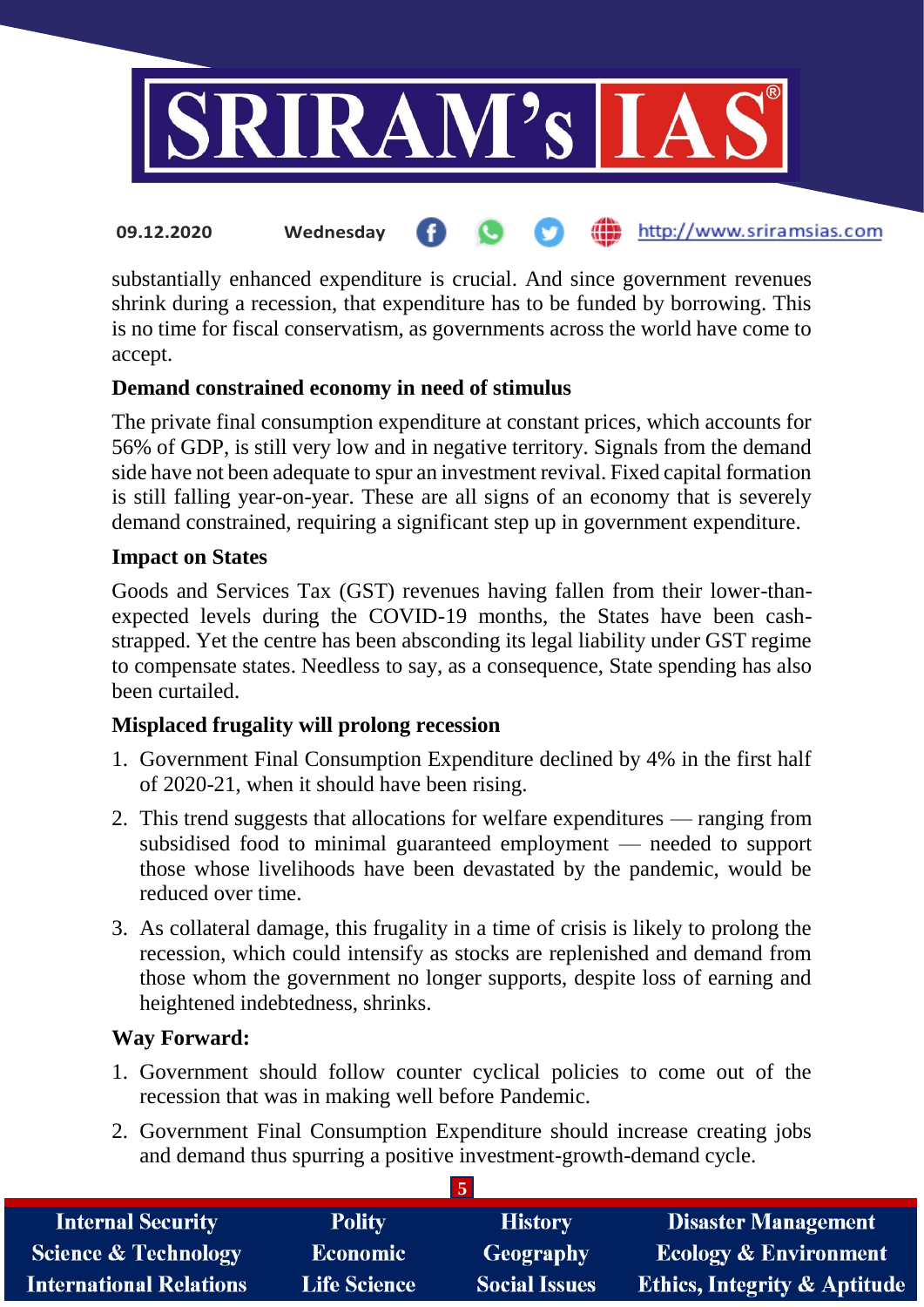

#### **Background:**

Fiscal conservatism is the economic philosophy of prudence in government spending and debt. Fiscal conservatives advocate the avoidance of deficit spending, the reduction of overall government spending and national debt whilst ensuring balanced budgets. In other words, fiscal conservatives are against the government expanding beyond its means through debt, but they will usually choose debt over tax increases.

## **Learn Through Graphics: Counter cyclical and Pro cyclical Fiscal Policies**



| <b>Internal Security</b>        | <b>Polity</b>       | <b>History</b>       | <b>Disaster Management</b>              |
|---------------------------------|---------------------|----------------------|-----------------------------------------|
| <b>Science &amp; Technology</b> | <b>Economic</b>     | <b>Geography</b>     | <b>Ecology &amp; Environment</b>        |
| <b>International Relations</b>  | <b>Life Science</b> | <b>Social Issues</b> | <b>Ethics, Integrity &amp; Aptitude</b> |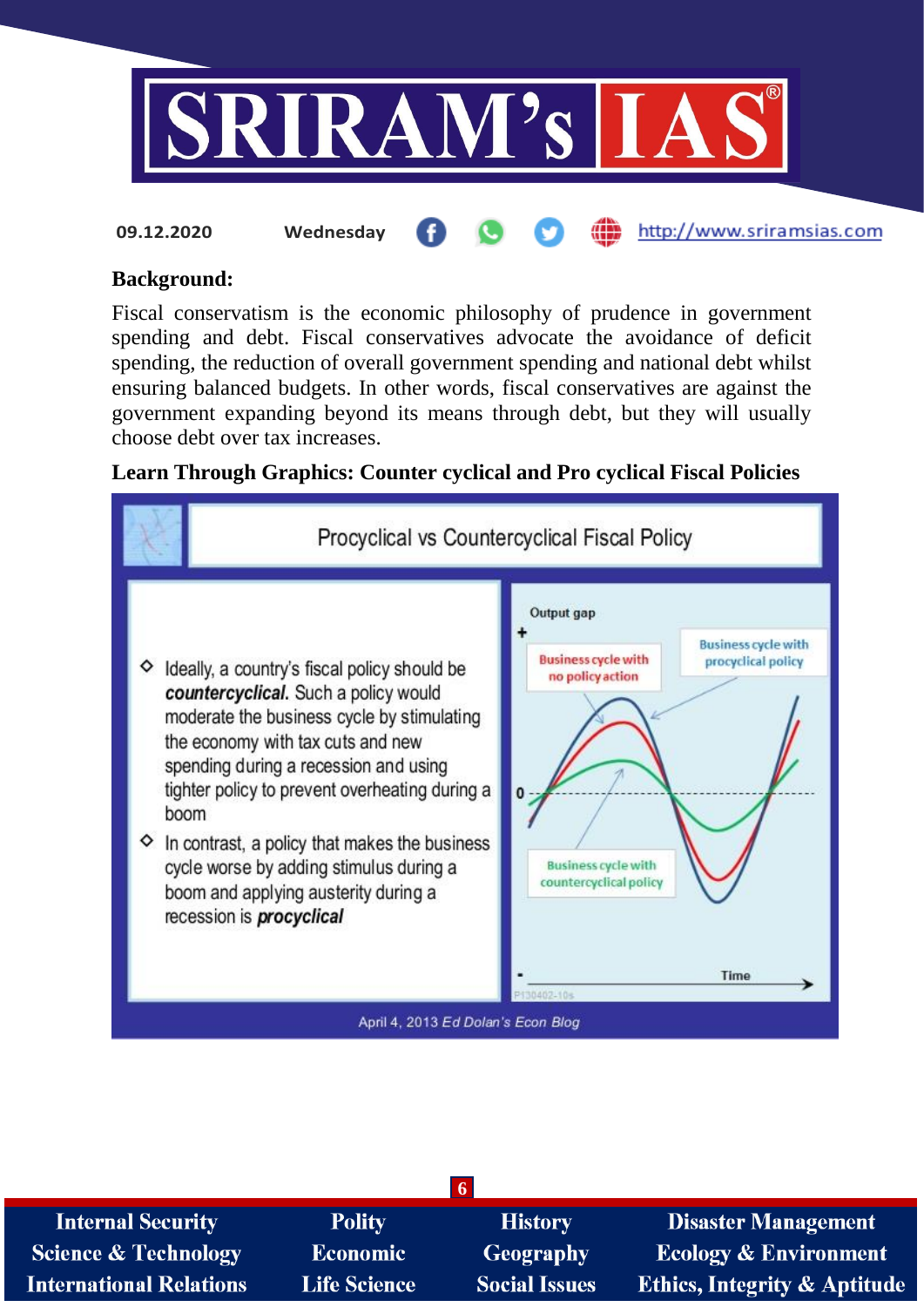

**09.12.2020 Wednesday**

## **fin** http://www.sriramsias.com

# **The rise of the AI economy**

**Crux:** Data and AI services are expected to help boost India's economic growth in a big way. Nasscom believes that data and AI will contribute \$450 billion-\$500 billion to India's GDP by 2025, which is around 10% of the government's aspiration of a \$5 trillion economy. The thrust will come from three key segments: consumer goods and retail, agriculture, and banking and insurance.

## **Transformative role of AI**

- 1. The pandemic has revealed the potential of technologies such as artificial intelligence (AI) and machine learning (ML).
- 2. AI/ML models and algorithms have supplemented the work of healthcare professionals, medical researchers, public health authorities and local administrations in monitoring and predicting trends.
- 3. AI also accurately predicted protein structure of virus (SARS-COV-2) which greatly enhanced speed and accuracy of vaccine research.

# **Indian Aspiration: India's rising eminence in AI**

- 1. We have made significant progress in AI capability-building in the past few years through government initiatives and private sector investments.
- 2. NITI Aayog's national strategy for AI envisages 'AI for all' for inclusive growth, and identifies focus areas for AI-led solutions for social impact.
- 3. The Telangana, Karnataka, Tamil Nadu and Maharashtra governments, among others, have announced policies and strategies for AI adoption.
- 4. Technology companies have established AI centres of excellence to create solutions for global clients.
- 5. India has a thriving AI start-up ecosystem with cutting-edge solutions being developed in areas such as cancer screening and smart farming.
- 6. Our talent pool in AI/ML is fast growing, with over 5,00,000 people working on these technologies at present. India is thus poised to become the AI powerhouse of the world. And with that, there is a potential of the rise of an AI economy in the country.

| <b>Internal Security</b>        | <b>Polity</b>       | <b>History</b>       | <b>Disaster Management</b>              |  |
|---------------------------------|---------------------|----------------------|-----------------------------------------|--|
| <b>Science &amp; Technology</b> | <b>Economic</b>     | Geography            | <b>Ecology &amp; Environment</b>        |  |
| <b>International Relations</b>  | <b>Life Science</b> | <b>Social Issues</b> | <b>Ethics, Integrity &amp; Aptitude</b> |  |